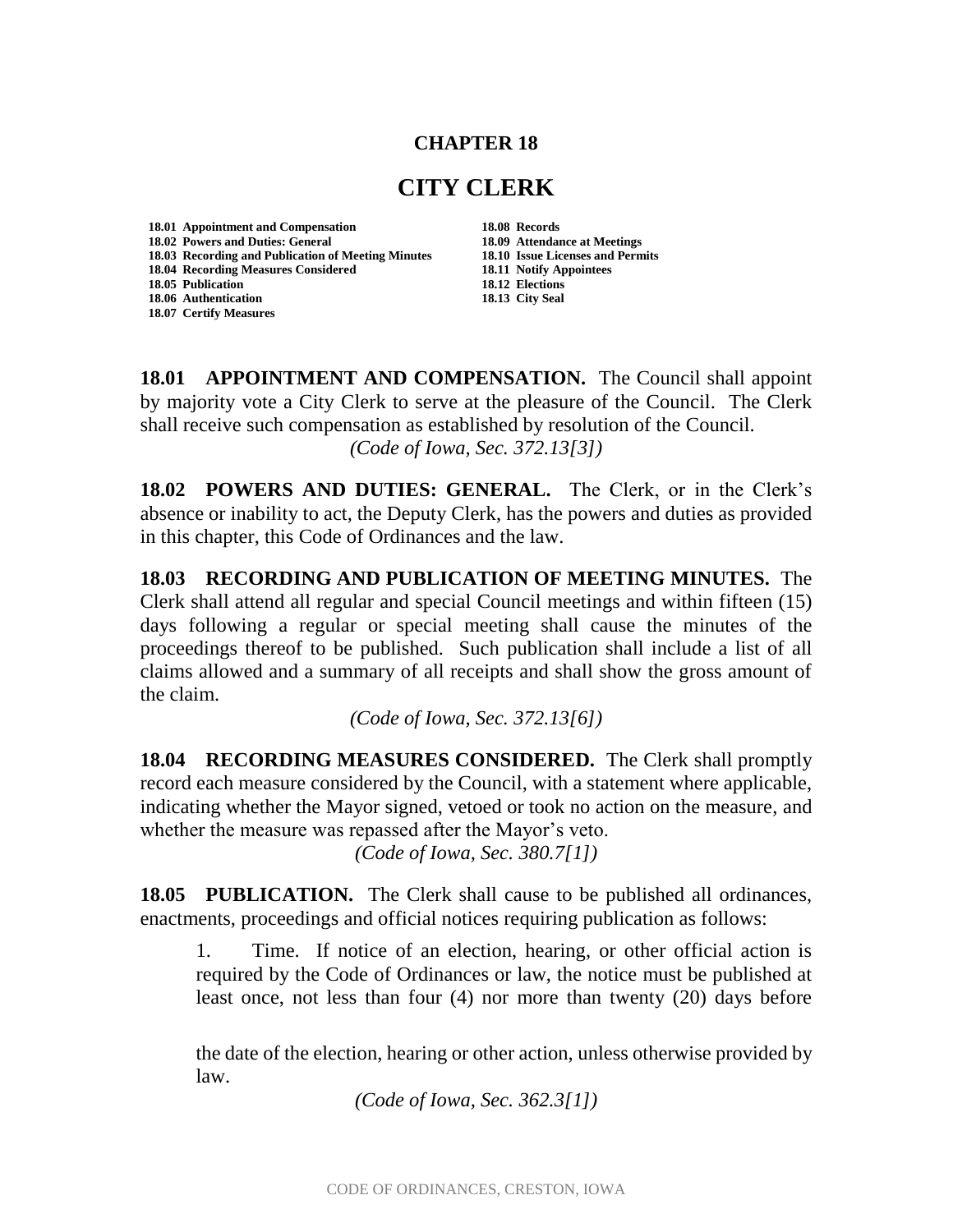2. Manner of Publication. A publication required by the Code of Ordinances or law must be in a newspaper published at least once weekly and having general circulation in the City.

*(Code of Iowa, Sec. 362.3[2])*

**18.06 AUTHENTICATION.** The Clerk shall authenticate all such measures except motions with the Clerk's signature, certifying the time and manner of publication when required.

*(Code of Iowa, Sec. 380.7[3])*

**18.07 CERTIFY MEASURES.** The Clerk shall certify all measures establishing any zoning district, building lines, or fire limits and a plat showing the district, lines, or limits to the recorder of the County containing the affected parts of the City. *(Code of Iowa, Sec. 380.11)*

**18.08 RECORDS.** The Clerk shall maintain the specified City records in the following manner:

1. Ordinances and Codes. Maintain copies of all effective City ordinances and codes for public use.

*(Code of Iowa, Sec. 380.7[4])*

2. Custody. Have custody and be responsible for the safekeeping of all writings or documents in which the City is a party in interest unless otherwise specifically directed by law or ordinance.

*(Code of Iowa, Sec. 372.13[4])*

3. Maintenance. Maintain all City records and documents, or accurate reproductions, for at least five (5) years except that ordinances, resolutions, Council proceedings, records and documents, or accurate reproductions, relating to the issuance, cancellation, transfer, redemption or replacement of public bonds or obligations shall be kept for at least eleven (11) years following the final maturity of the bonds or obligations. Ordinances, resolutions, Council proceedings, records and documents, or accurate reproductions, relating to real property transactions shall be maintained permanently.

*(Code of Iowa, Sec. 372.13[3 & 5])*

4. Provide Copy. Furnish upon request to any municipal officer a copy of any record, paper or public document under the Clerk's control when it may be necessary to such officer in the discharge of such officer's duty; furnish a copy to any citizen when requested upon payment of the fee set by Council resolution; under the direction of the Mayor or other authorized officer, affix the seal of the City to those public documents or instruments which by ordinance and Code of Ordinances are required to be attested by the affixing of the seal.